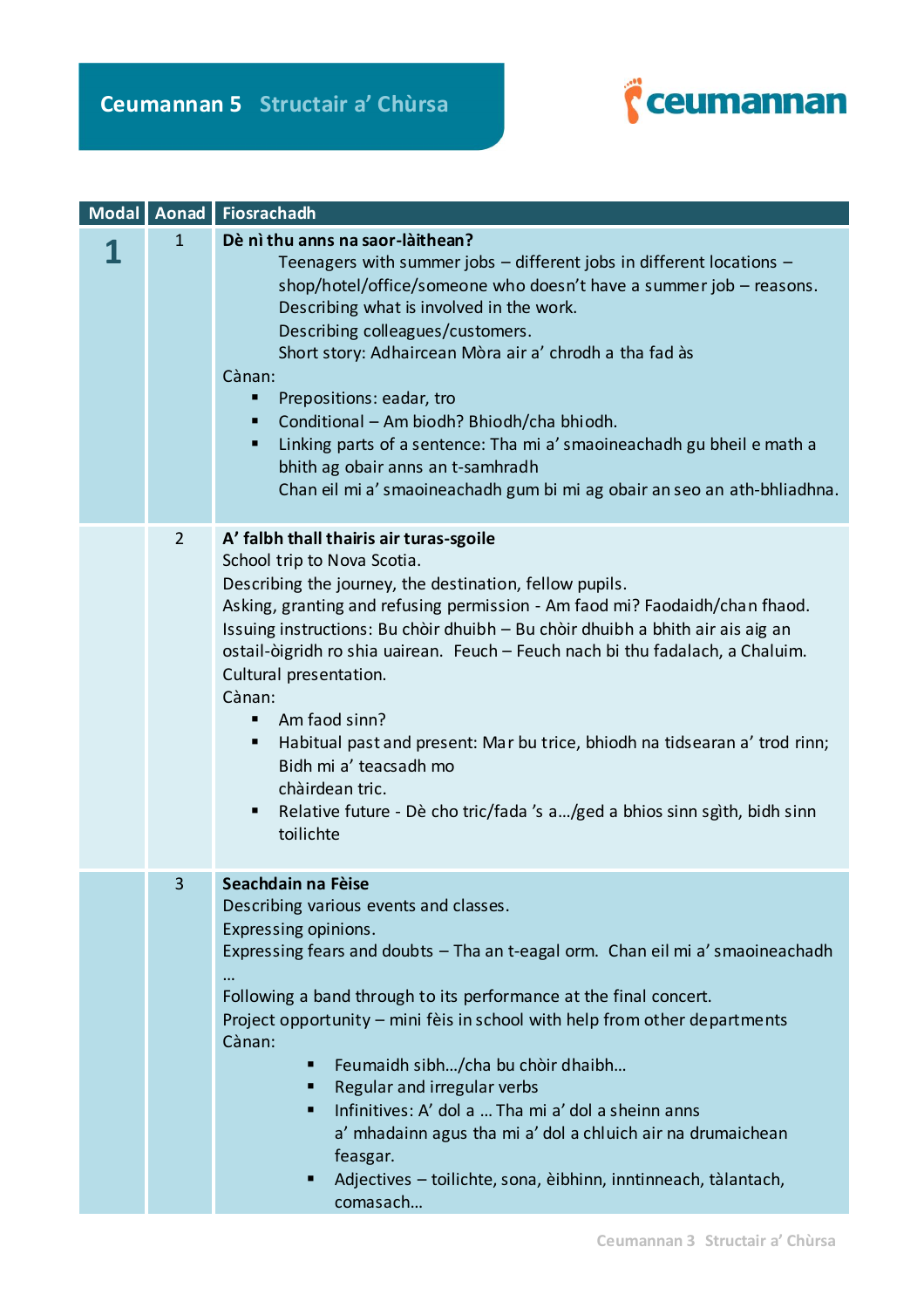|                | Adjective modifiers - glè sàr, sìor, ro<br>п<br>Compound prepositions - ri mo thaobh, tha Ceitidh NicLeoid agus<br>п<br>air mo chùlaibh air na drumaichean tha                                                                                                                                                                                                                                                                                                                                                                                                                                                                                                                                                                                                                                                                                                                                                                                                                                                                                           |
|----------------|----------------------------------------------------------------------------------------------------------------------------------------------------------------------------------------------------------------------------------------------------------------------------------------------------------------------------------------------------------------------------------------------------------------------------------------------------------------------------------------------------------------------------------------------------------------------------------------------------------------------------------------------------------------------------------------------------------------------------------------------------------------------------------------------------------------------------------------------------------------------------------------------------------------------------------------------------------------------------------------------------------------------------------------------------------|
| $\mathbf{1}$   | Na Meadhanan<br>A look at TV and radio - Dè na prògraman as toigh leotha? Ceòl, prògraman<br>èibhinn, spòrs<br>Expressing opinions - dè nach eil a' còrdadh riutha? Buaidh an TBh air daoine<br>òga.<br>News and weather - BBC Alba<br>Schedules - days, times, comments<br>Collaborative work: a' sgrìobhadh sgriobt airson TBh - ga chlàradh<br>Cànan:<br>'S fheàrr leam - 'S e  am prògram as fheàrr leam<br>Comparatives - Cha toigh leam naidheachdan ach tha prògraman mu<br>phoileataigs nas miosa!<br>Passive - an obair a tha ri dhèanamh, tha tòrr ri fhaicinn ann an<br>Stèornabhagh air an deireadh-sheachdain<br>Introduction to the impersonal tense of the verb to be: Thathar a' tuigsinn                                                                                                                                                                                                                                                                                                                                                |
| $\overline{2}$ | An Duilleag Aghaidh<br>Unit made up of news from a local newspaper - news, features, sport<br>Research opportunities - looking for news stories. Features of people from the<br>community, teachers, pupils with interesting stories.<br>Interview opportunities: Local sports features, community events - sales of work,<br>fèisean, senior citizens - bus, dinner, sporting events - Highland Games,<br>Agricultural show, poetry readings, concerts, cèilidhs, seasonal events -<br>Christmas dances<br>Learning outcome would be the production of a newspaper by the class $-$ share<br>ideas with other schools<br>Cànan:<br>Reported speech - Thuirt fear-labhairt nach eil fhios aca ciamar a thòisich<br>٠<br>an teine.<br>Adjectives which come before the noun - Tha dùil ri droch shide a-nochd;<br>'S e deagh latha a th' ann; 'S e sàr chluicheadair a th' ann.<br>Past and future tense of regular and irregular verbs<br>Genitive - Dannsa na Sgoile; ann an Talla na h-Eaglaise; ann an Taigh-òsta<br>ш<br>a' Chrùin, Fèis an Earraich |
| 3              | Saoghal nan coimpiutairean<br>Computer-generated character introduces various aspects of technology relevant<br>to teenagers' lives - an t-eadar-lìon, blogadh, MP3, fònaichean-làimhe,<br>ceanglaichean sòisealta air-loidhne, geamaichean coimpiutair.<br>Presentation using ICT.<br>Cànan:                                                                                                                                                                                                                                                                                                                                                                                                                                                                                                                                                                                                                                                                                                                                                            |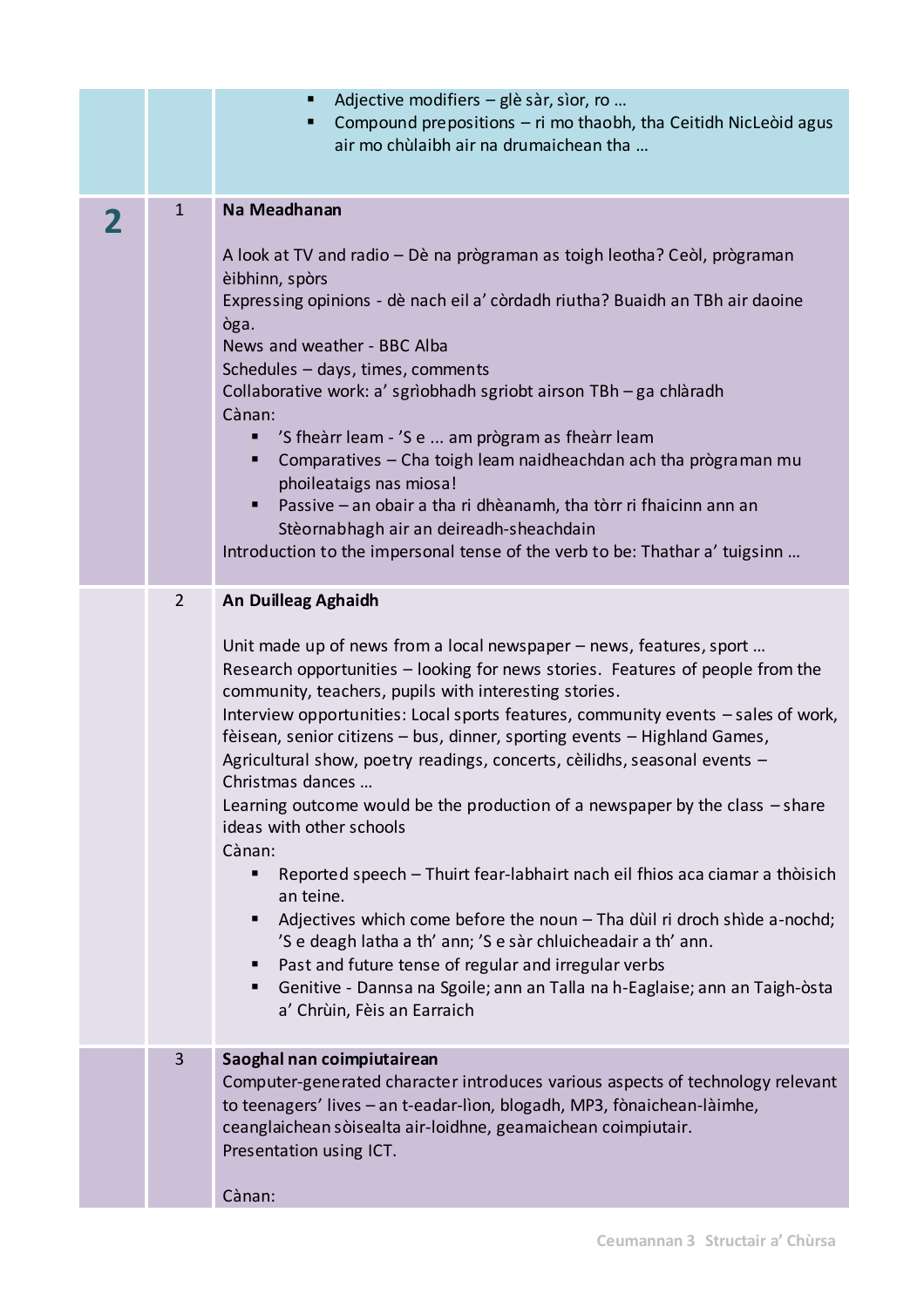|                | Conditional - Bhiodh e math fòn-làimhe ùr fhaighinn; Bhithinn toilichte<br>п<br>geamaichean coimpiutair a chluich fad an latha.<br>More verbal nouns: a' coinneachadh (ri), a' cumail,<br>a' coimhead airson fiosrachadh, a' lorg<br>Prepositions - eadar, fo, tro<br>Prepositional pronouns - singular and plural                                                                                                                                                                                                                                                                                                                                                                                                                                                                                                                                    |
|----------------|-------------------------------------------------------------------------------------------------------------------------------------------------------------------------------------------------------------------------------------------------------------------------------------------------------------------------------------------------------------------------------------------------------------------------------------------------------------------------------------------------------------------------------------------------------------------------------------------------------------------------------------------------------------------------------------------------------------------------------------------------------------------------------------------------------------------------------------------------------|
| $\overline{2}$ | <b>An Dealbh-chluich</b><br>Pupils preparing for a drama event in the school hall – discussion of themes,<br>practicalities - cast, date of performance, production of programme, writing of<br>script, actors, props and costume.<br>Opportunities for group work – and the necessity of working as a team. Each<br>group will actually produce a play to be shown to other members of the class.<br>Cànan:<br>Gnìomhairean mì-riaghailteach - Thig mi chun na coinneimh aig ceithir<br>uairean, thèid sinn dhan ghèam anns a' Ghearasdan, chan fhaca mi riamh<br>an sgioba a' cluich cho math, Tha do ghuth ro iseal. Cha chuala mi thu.<br>Ordinal numbers - Fhuair mi an dara duais aig a' Mhòd , Sa chiad àite,<br>feumaidh tu im agus siucar a chur ann am bobhla Bha mi anns an treas àite<br>ann am farpais ruith.                            |
| $\mathbf{1}$   | Spòrs agus cur-seachadan<br>Fèis spòrs an Eilein - ball-coise, iomain, ruith, snàmh, lùth-chleasa, golf.<br>Work on health and sports.<br>Different competitors taking part in different events.<br>Expressing opinions on performance. Rinn i flor mhath. Rinn e an gnothach orm.<br>Cha robh mi airidh air a' chiad àite.<br>Menu at the canteen – importance of a healthy lifestyle.<br>Cànan:<br>Plural nouns: sgoiltean, daoine, cluicheadairean, busaichean, farpaisich<br>п<br>Bu mhath leam - Bu mhath leam cluich airson sgioba mhòr, bu mhath<br>п<br>leam pàirt a ghabhail anns na h-oileampaigs.<br>Nouns associated with sport: misneachd, neart, sgil, eacarsaich, trèanadh,<br>п<br>slàinte, leum-àrd, leum-fada, farpais, duais<br>Adjectives associated with sport-fallain, luath, sgileil, làidir, trom,<br>п<br>subailte, èasgaidh |
| $\overline{2}$ | An Dealbh-chluich<br>Pupils preparing for a drama event in the school hall – discussion of themes,<br>practicalities - cast, date of performance, production of programme, writing of<br>script, actors, props and costume.<br>Opportunities for group work $-$ and the necessity of working as a team. Each<br>group will actually produce a play to be shown to other members of the class.<br>Cànan:<br>Gnìomhairean mì-riaghailteach - Thig mi chun na coinneimh aig ceithir                                                                                                                                                                                                                                                                                                                                                                      |